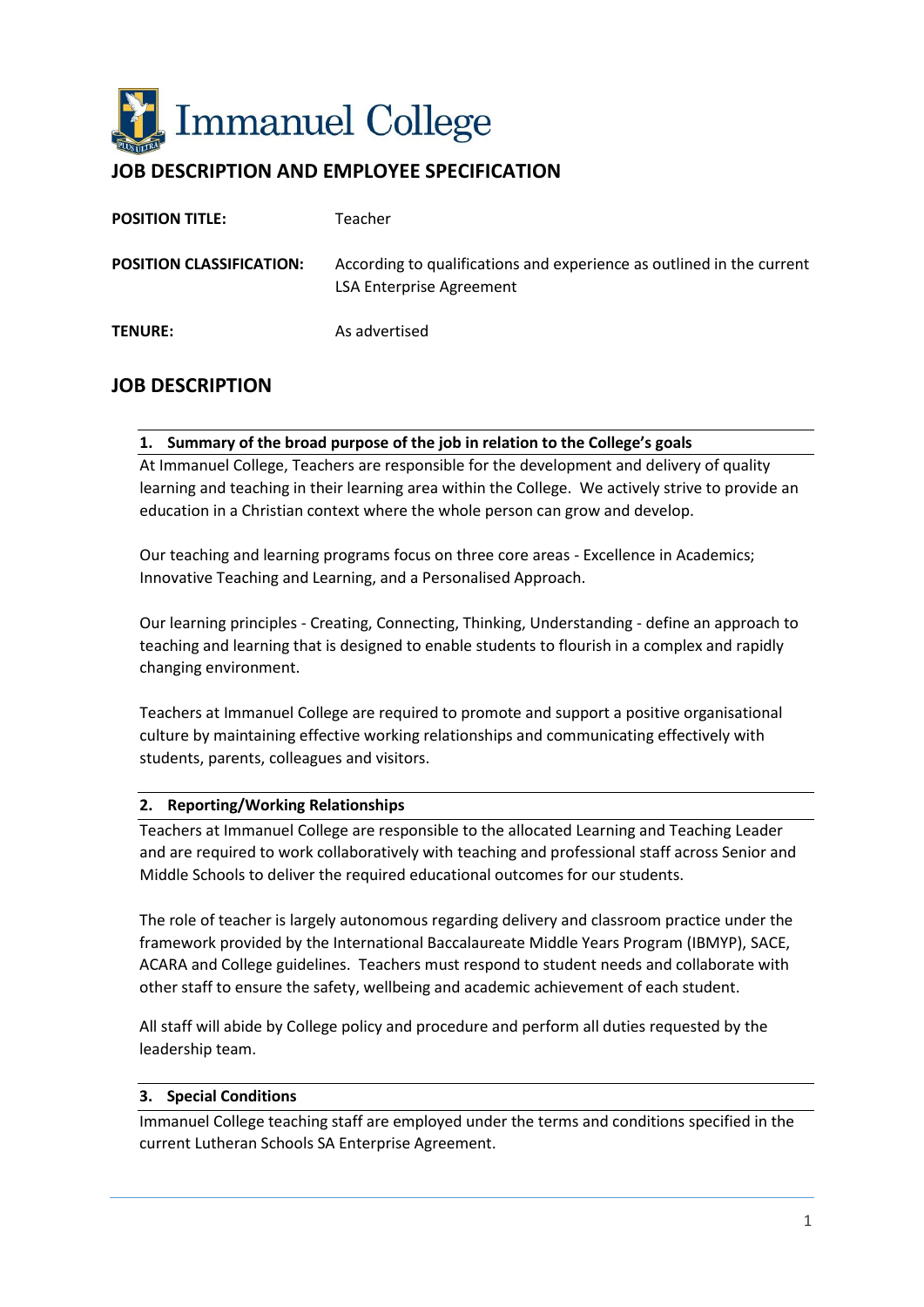#### **4. Statement of Key Outcomes and Associated Activities**

The role of Teacher encompasses specific activities and professional knowledge, practice and engagement in accordance with the Australian Professional Standards for Teachers (AITSL Standards).

### **Immanuel College specific responsibilities include the following**:

### **Learning and Teaching**

- o Teach classes assigned as per the timetable , providing a stimulating, focussed and engaging learning environment for students with a diverse range of abilities and learning styles
- o Establish and monitor the use of effective and stimulating learning processes and technologies, including web-driven content in the delivery of programs
- o Implement learning and teaching strategies that enable students to develop new and innovative outcomes, to learn from others, with others and for others, to uncover complexity, consider different viewpoints, ask questions and reason with evidence and to apply their learning independently
- o Ensure the successful integration of students, including those with special needs, through targeted and differentiated teaching
- o Undertake relief lessons as assigned from time to time
- o Contribute to the broad and inclusive extra-curricular program of the school

#### **Student Well-being**

- $\circ$  Provide well-being program to students through the pastoral care, tutor group and House system
- o Establish an open communication channel to parents/carers about their child's academic, social, emotional and extra-curricular wellbeing and progress
- o Apply student management strategies consistent with College policy
- o Actively participate in the College House activities
- o Undertake yard duty supervision as allocated and contribute to meeting the duty of care as required under legislation

#### **Assessment and Reporting**

- $\circ$  Assess and report on student progress in the learning area, consistent with the requirements of the Middle Years Program of the International Baccalaureate (IBMYP), the Australian Curriculum, the SACE and accredited VET programs as applicable in a timely and prompt manner
- o Meet School Assessment and Reporting timelines

### **Administration**

- o Attend appropriate staff meetings, parent/teacher information activities and other activities to assist in the pursuit of the organisational goals of the school
- o Complete daily administrative tasks including, for example, roll-taking, monitoring of absences/late arrival/uniform infringement

### **Work Health and Safety**

This role is deemed to be a Worker under the *Work Health and Safety Act 2012 (SA).* As a Worker, while at work the Teacher must: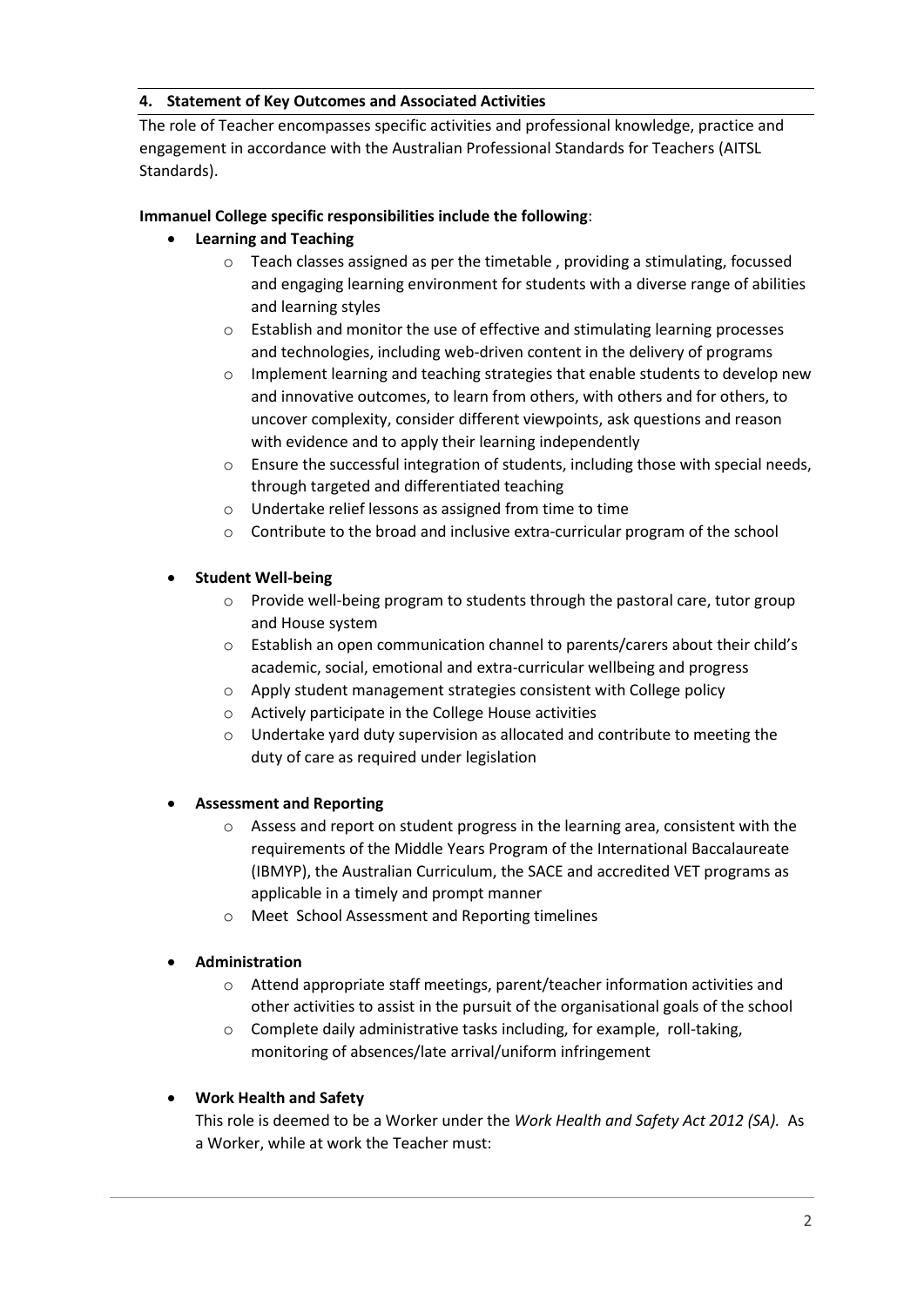- o Take reasonable care for his or her own health and safety
- $\circ$  Take reasonable care that his or her actions or omissions do not adversely affect the health and safety of other persons
- o Comply with any reasonable instruction given by the College
- o Assist in the support of a safe workplace by reporting hazards, incidents and potential risk
- o Appropriately use any equipment provided at the workplace
- $\circ$  Cooperate with any reasonable policy or procedure of the College that is related to health and safety in the workplace that has been notified to workers

#### **AITSL Standards requirements:**

- **Professional Knowledge**
	- 1. Know the students and how they learn
	- 2. Know the content and how to teach it
- **Professional Practice**
	- 3. Plan for and implement effective teaching and learning
	- 4. Create and maintain supportive and safe learning environments
	- 5. Assess, provide feedback and report on student learning

#### **Professional Engagement**

- 6. Engage in professional learning
- 7. Engage professionally with colleagues, parents/carers and the community

# **EMPLOYEE SPECIFICATION**

#### **1. Educational/Vocational Qualifications**

- Tertiary qualifications relevant to the learning area
- Current registration with the South Australian Teachers' Registration Board (includes criminal history check)
- Current Working With Children Check or legislative equivalent
- Evidence of current mandatory notification training completion
- Minimum of Provide First Aid Training
- Teacher Accreditation in Lutheran Schools Australia. Training may commence upon appointment.
- Valuing Safe communities training with LESNW or willingness to complete upon appointment

#### **2. Personal Skills, Abilities and Aptitude**

- **Skills**
	- $\circ$  Highly developed time management and organisational skills with the ability to set priorities and meet deadlines
	- o Excellent written, verbal and interpersonal communication skills with the ability to interact confidently and sensitively with staff, parents and students
	- $\circ$  Ability to encourage students to participate both inside and outside the classroom and maintain good discipline